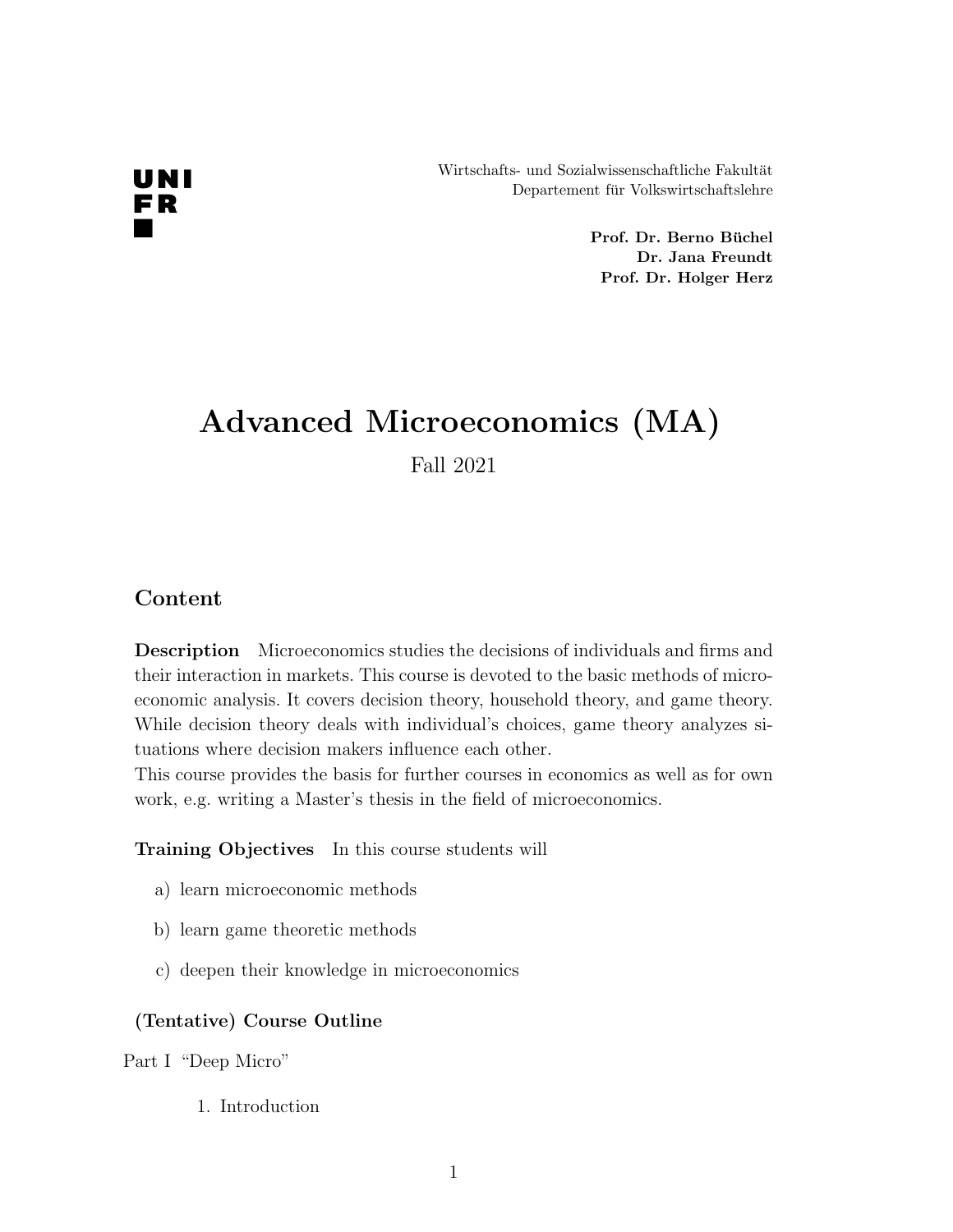- 2. Individual Decisions
- 3. Consumer Decisions
- 4. Producer Decisions
- 5. General Equilibrium
- 6. Market Failure

Part II "Game Theory"

- 1. Introduction
- 2. Static games with complete information
- 3. Dynamic games with complete information
- 4. Static Games with incomplete information
- 5. Dynamic games with incomplete information

| Organisation |
|--------------|
|              |

| Datum               | Zeit           | Kurs / $Übung$                 | Raum             |
|---------------------|----------------|--------------------------------|------------------|
| Thursday 23.09.2021 | $8:15 - 11:00$ | Lecture                        | PER 21, room TBA |
| Thursday 30.09.2021 | $8:15 - 12:00$ | Lecture and Exercises          | <b>PER 21</b>    |
| Thursday 07.10.2021 | $8:15 - 12:00$ | Lecture and Exercises          | <b>PER 21</b>    |
| Thursday 14.10.2021 | $8:15 - 12:00$ | Lecture and Exercises          | <b>PER 21</b>    |
| Thursday 21.10.2021 | $8:15 - 12:00$ | Lecture and Exercises          | <b>PER 21</b>    |
| Thursday 28.10.2021 | $8:15 - 12:00$ | Lecture and Exercises          | <b>PER 21</b>    |
| Thursday 04.11.2021 | $8:15 - 12:00$ | Lecture and Exercises          | <b>PER 21</b>    |
| Thursday 11.11.2021 | $8:15 - 12:00$ | Lecture and Exercises          | <b>PER 21</b>    |
| Thursday 18.11.2021 | $8:15 - 12:00$ | Lecture and Exercises          | <b>PER 21</b>    |
| Thursday 25.11.2021 | $8:15 - 12:00$ | Lecture and Exercises          | <b>PER 21</b>    |
| Thursday 02.12.2021 | $8:15 - 12:00$ | Lecture and Exercises          | <b>PER 21</b>    |
| Thursday 09.12.2021 | $8:15 - 12:00$ | Lecture and Exercises          | <b>PER 21</b>    |
| Thursday 16.12.2021 | $8:15 - 12:00$ | Lecture and Exercises          | <b>PER 21</b>    |
| Thursday 23.12.2021 | $8:15 - 12:00$ | Lecture, Exercises, and $Q\&A$ | <b>PER 21</b>    |